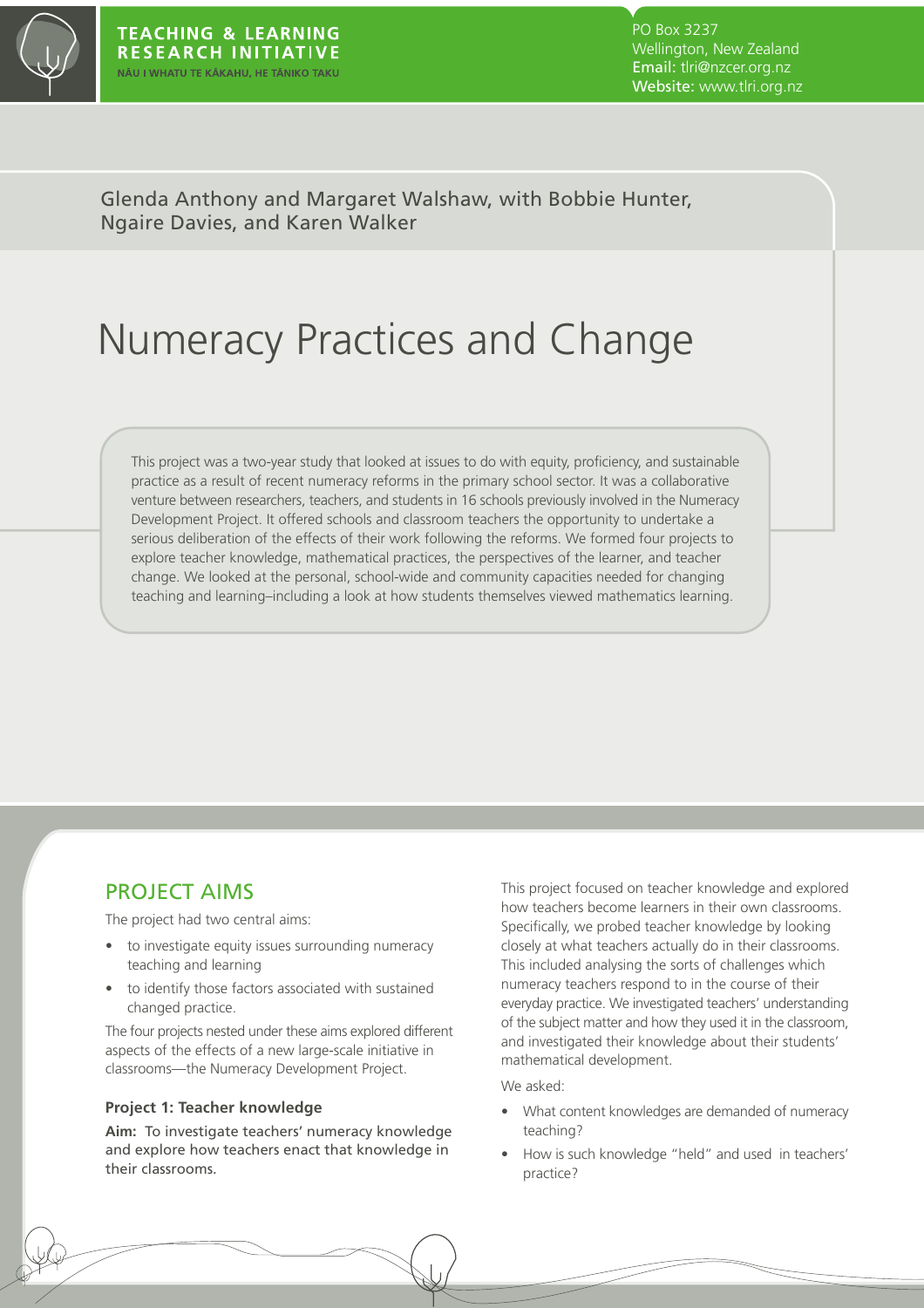

#### **Project 2: Mathematical practices**

**Aim:** To investigate the development of mathematical practices through a teaching experiment designed to foster a classroom environment of inquiry.

Project 2 focused on understanding mathematical practices and how those practices are developed by teachers and learned by students. Competent mathematical practice refers to what successful mathematical learners and users actually do; for example, modelling, justifying claims, using symbolic notations efficiently, defining terms precisely, and making generalisations.

We asked:

• How are teachers' mathematical practices developed through a collaborative team effort, that involves initiation of an issue by a teacher or by teachers, and the facilitation and resolution of the issue by the researcher and the other group members?

#### **Project 3: Numeracy practices from the learner's perspective**

**Aim:** To investigate what numeracy means for the learner.

Project 3 focused on students' interpretations of numeracy in the classroom. Nationwide mathematics reforms have been the subject of extensive investigation and although many of those investigations have included students, almost all of the studies have assumed an outsider's perspective.

We asked:

• How are students' identities and knowledges being reconceptualised and reformed through new classroom practice?

#### **Project 4: Teacher change**

**Aim:** To identify whole-school and teacher-related factors that appear to facilitate or inhibit the development of teaching practices as described through the Numeracy Development Project.

Project 4 focused on factors that relate to individual teachers themselves, to the community of teachers with whom they work closely, and to their wider school community. It looked at the interplay between teachers' personal resources and "external" support and incentives in the numeracy reforms, and at how these factors merged to contribute to implementing and sustaining the Numeracy Development Project.

We asked:

- What changes to practice, beliefs, knowledge, values, and ideas about teaching and learning are evident in the short term and in the long term?
- What programme and personal factors initiated those changes?

• What teacher and school community factors contribute to the classroom teacher's ability to sustain those changes?

### Research design

The four projects formed an interactive "research ecology", to explore the teaching and learning effects resulting from the implementation of the Numeracy Development Project. The four projects employed a range of research methods to generate national data and a multifocused analysis of the engagement and sustainability of numeracy classroom practices.

#### **Project 1: Teacher knowledge**

This project focused on a cluster of eight teachers from three different schools. The researcher initiated discussion with the cluster group by focusing on content knowledge, tasks, investigations and assessment activities. Later, teachers shared videotaped case studies from their own teaching to explore mathematics content related to their students' learning.

#### **Project 2: Mathematical practices**

This project began with seven teachers and was successively refined to develop case studies of four teachers from the same school working with the researcher to investigate communication practices and patterns of interactions in the numeracy classroom. Teachers engaged in regular study group meetings in which research literature and material from the Numeracy Professional Development Project books were examined and discussed. Video clips of their classroom teaching were critiqued collaboratively.

#### **Project 3: The learners' perspective**

The principal research method in this study was in-depth interview. Sixty students from 12 primary schools participated and formed a representative spread of Years 4–6 students Cluster groups formed in six schools arrived at a collective experience of a fictional student in the numeracy classroom. In another six schools, four students were interviewed individually. Their responses provided a complementary element to the collective voice and offered rich detail about experience as a student in a numeracy classroom.

#### **Project 4: Teacher change**

This study involved case studies of 12 schools, and identified changes in mathematics teaching practices. Principals, lead mathematics teachers, numeracy teachers and new teachers within each of the schools were interviewed individually. Their interview data allowed us to investigate the links between teachers' and schools' personal resources and the "external" incentives that enabled them to engage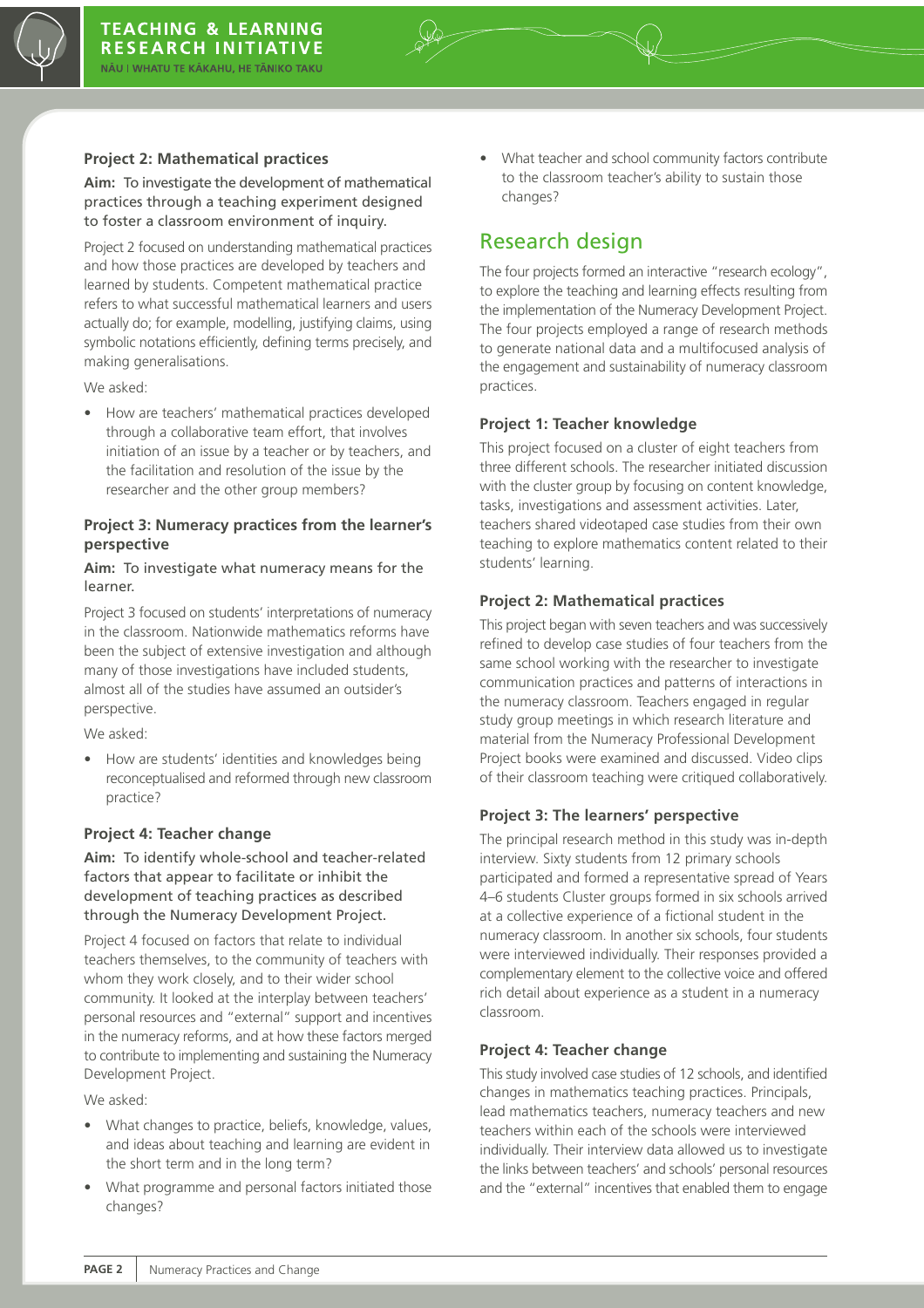

with the Numeracy Development Project. The data analysis explored: teacher beliefs and knowledge; clarity and valuing of the programme's vision; coherence, consistency and immediacy of support within the school; and priority of resourcing of the programme.

## Summary of findings

#### **Project 1: Teacher knowledge**

- The Numeracy Development Project brought a new language. Getting to grips with the vocabulary was not easy for some teachers.
- Teachers benefited significantly from their participation within a small community of learners that provided the support and mentoring necessary to allow them to develop new pedagogical knowledge.
- During the change process, teachers transformed, adapted, or negotiated content knowledge in their teaching practice (Sherin, 2002).

#### **Project 2: Mathematical practices**

- It took months, rather than weeks, to build up student participation, as students gradually learnt what it means to question an explanation, to expect an explanation to be justified, and to learn how to prove an explanation and to argue mathematically. Student engagement in quality mathematical practices was a result of the teacher steadily expecting increased levels of participation.
- Over time, positioning of authority in the classroom shifted as the teacher increasingly facilitated discussion, and the students increasingly expected mathematical explanations to be justified.
- Students in the study needed explicit scaffolding to support ways of working together when problem solving.
- Students in the study needed time and space to think within inquiry classrooms.

#### **Project 3: Numeracy practices from the learner's perspective**

- A new sense of student ownership resulted from the increased levels of classroom communication.
- Students were positive about hearing alternative solutions to problems, although many expressed concerns about talking in public if their answers were incorrect.
- Students spend more time working with groups than with the whole class. Groups mean changes in the ways students interact with teachers.
- Group work appeared to be mostly a way of differentiating instructional provision. There were few

reported examples of students working collaboratively on extended problems.

- Students reported an increased use of games and enjoyable activities.
- Students frequently reported that basic facts recall and knowledge was the keystone to being a "good" mathematics student, but when pressed to explain their strategies for calculation problems, many students used inappropriate strategies that resulted in incorrect answers.

#### **Project 4: Teacher change**

- For many schools the lack of hard written evidence of students' learning is an issue that needs to be reconciled with parents' expectations.
- Some principals have raised a concern about bringing new teachers on board with the project.
- Schools have had to make changes to the way they plan their mathematics programme.
- Many schools have found that the strategy stages of the Numeracy Development Project Number Framework have been a useful indicator of students' progress.
- Some teachers have found that their use and purposes of the diagnostic interviews have changed over time.

Over and above the findings of the separate projects, a number of common threads were identified that ran across all four projects. We learned how the Numeracy Development Project has created teaching and learning experiences which are radically different from those experiences traditionally offered in mathematics classrooms. In addition we found that:

- The Numeracy Development Project in schools has had a positive impact. In particular, teachers believe that their own skills and knowledge base have been enhanced and students' love of mathematics has increased, and that student outcomes have been enhanced.
- Effective classroom numeracy teachers develop caring relationships that involve reciprocity and an intention to move students towards independence.
- Sound teacher content pedagogical knowledge is fundamental to enacting the numeracy reforms.
- Changing practice is a slow process. There is a general feeling that the changed expectations as to what counts as effective teaching and learning have brought with them periods of uncertainty as teachers and their students negotiate their way towards expected levels of engagement and new ways of doing things.
- Teachers and principals are clear that to sustain the Numeracy Development Project and make a difference to long-term teaching and learning in mathematics, it is essential to have ongoing professional development and assistance with self-reflection.